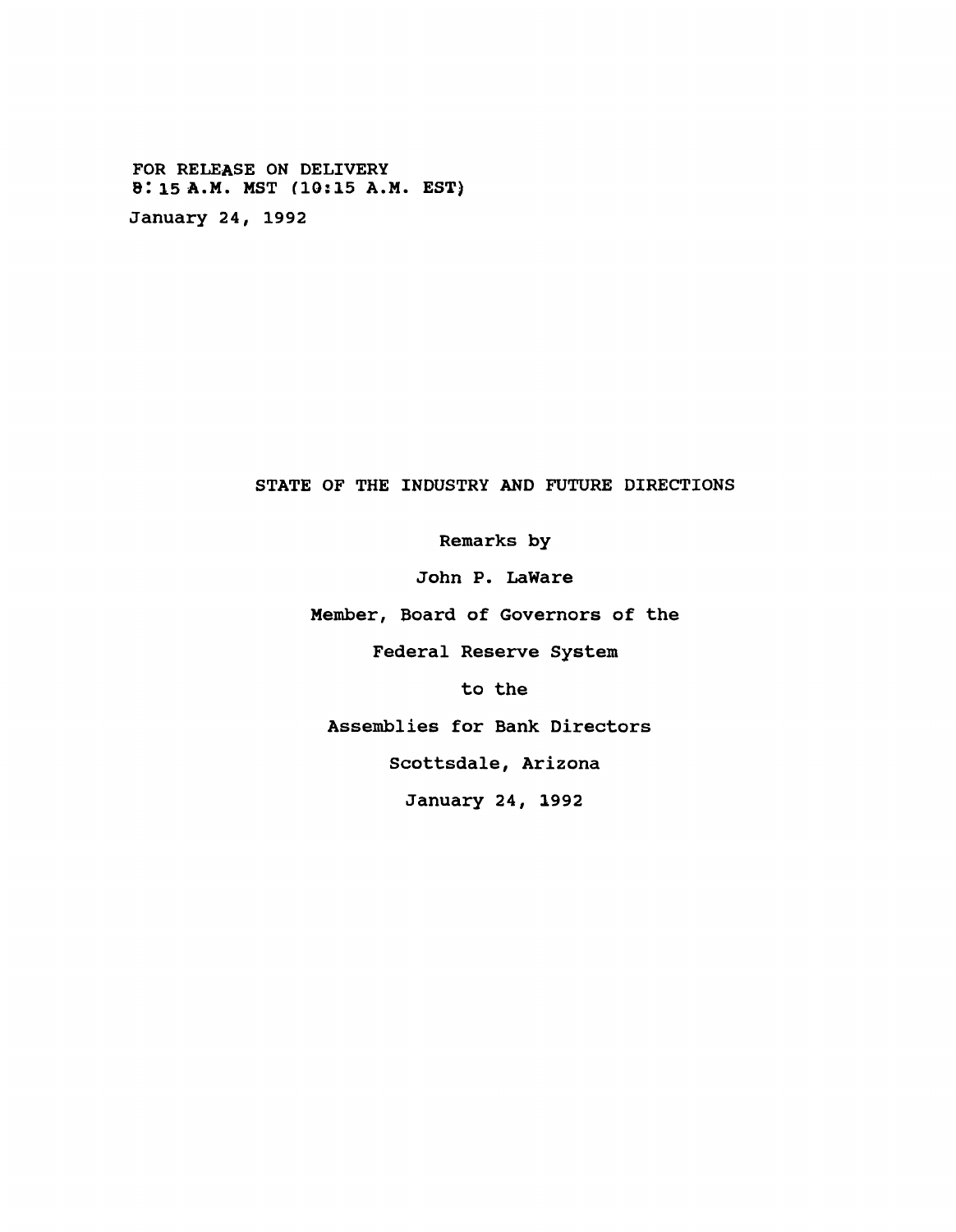**Good morning everyone. Isn't it nice to be somewhere warm and sunny? I am very glad to be here and to participate with you in this important conference.**

**I have three missions this morning. The first is to debunk what is common copy in the media to the effect that the banking system is in a state of collapse and the end of the world is at hand. The second is to gaze into my crystal ball and share with you my view of the future direction of banking in the context of upcoming changes in the regulatory environment as the result of recent federal legislation. Finally, I have some thoughts about the role of bank directors in today's world.**

**On one point there is not much disagreement: The banking industry is battered and deeply scarred by the events of the last decade. Lending to lesser developed countries, once a cash cow, has become a cow giving sour milk. Leveraged buy-outs, junk bond financing, and the general multiplication of debt ratios for corporations and consumers soon reached the point where debt service became a major problem when a slowing economy cut back revenue flows for corporations and lay-offs made debt service almost impossible for many consumers. The junk bond market took a nose dive, corporate and personal bankruptcies escalated, and banks found themselves participating in creditor committees, foreclosing residential real estate and repossessing cars. But the biggest losses to the industry derived from the commercial real estate loan portfolio. Rosy expectations of ever-increasing asset values and higher and higher rents created a competitive**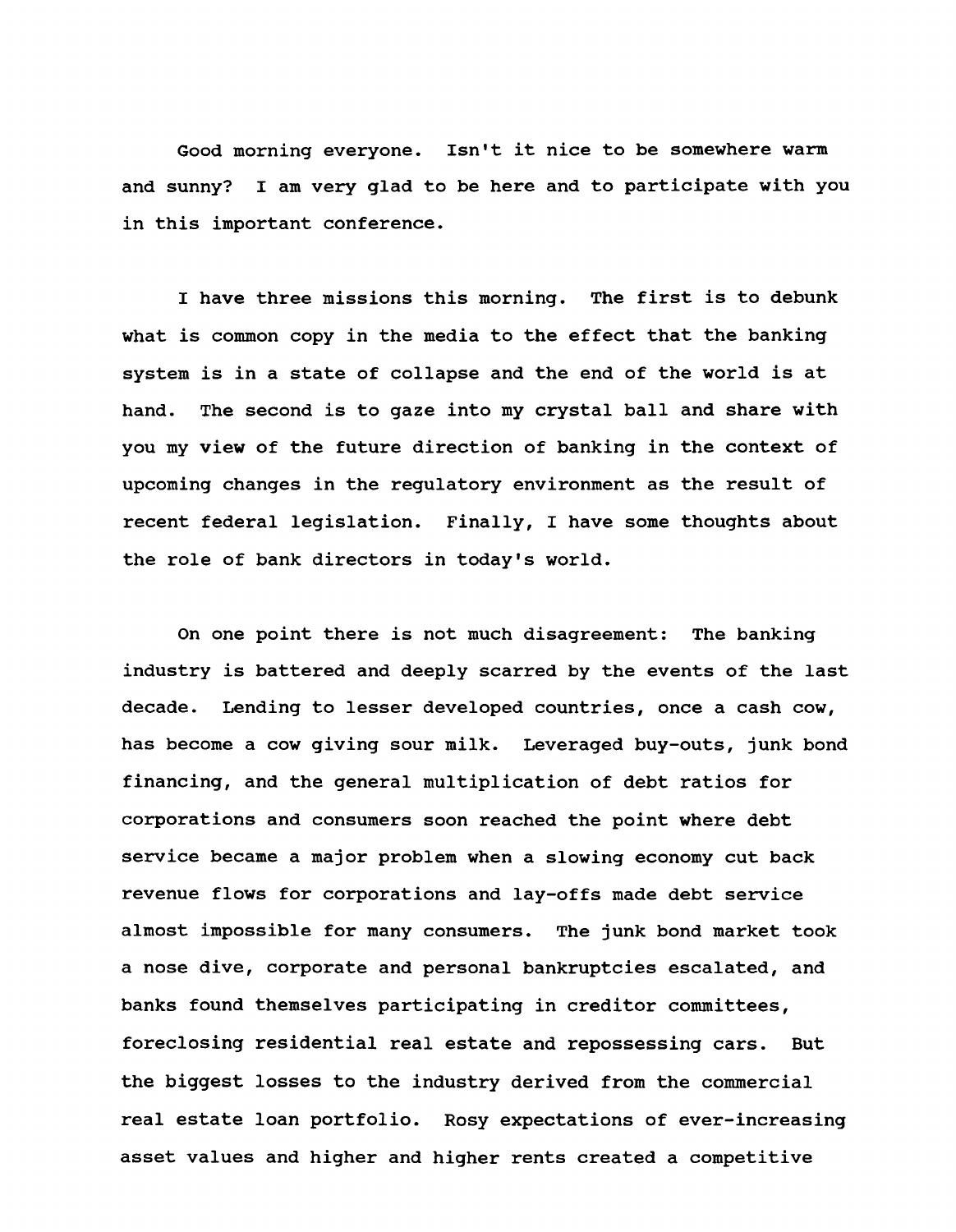**feeding frenzy among bankers who adulterated sound lending standards in pursuit of market share. The price paid for a place at the table has been heavy in terms of loan losses, additional reserve provisions, and foreclosure and carrying costs on repossessed collateral.**

**At the end of the third quarter of 1991 there were 1,100 problem banks, almost 10 percent of the commercial banks in the United States, with \$500 billion of assets.**

**While bad real estate constitutes the major portion of nonperforming assets, commercial and industrial loans and some consumer obligations are also included among the \$96 billion of problem assets.**

**At the same date, other real estate owned through foreclosure totaled \$24.9 billion, up from \$21.4 billion at the end of 1990.**

**Net charge-offs for the first three quarters of 1991 were running at an annual rate of \$31 billion vs. \$29 billion in 1990.**

**Obviously these trends spell real trouble for the banks if they are not reversed. Indeed, the rate of deterioration has slowed, but the level of deterioration already realized remains a matter of concern to regulators and to the insurance fund.**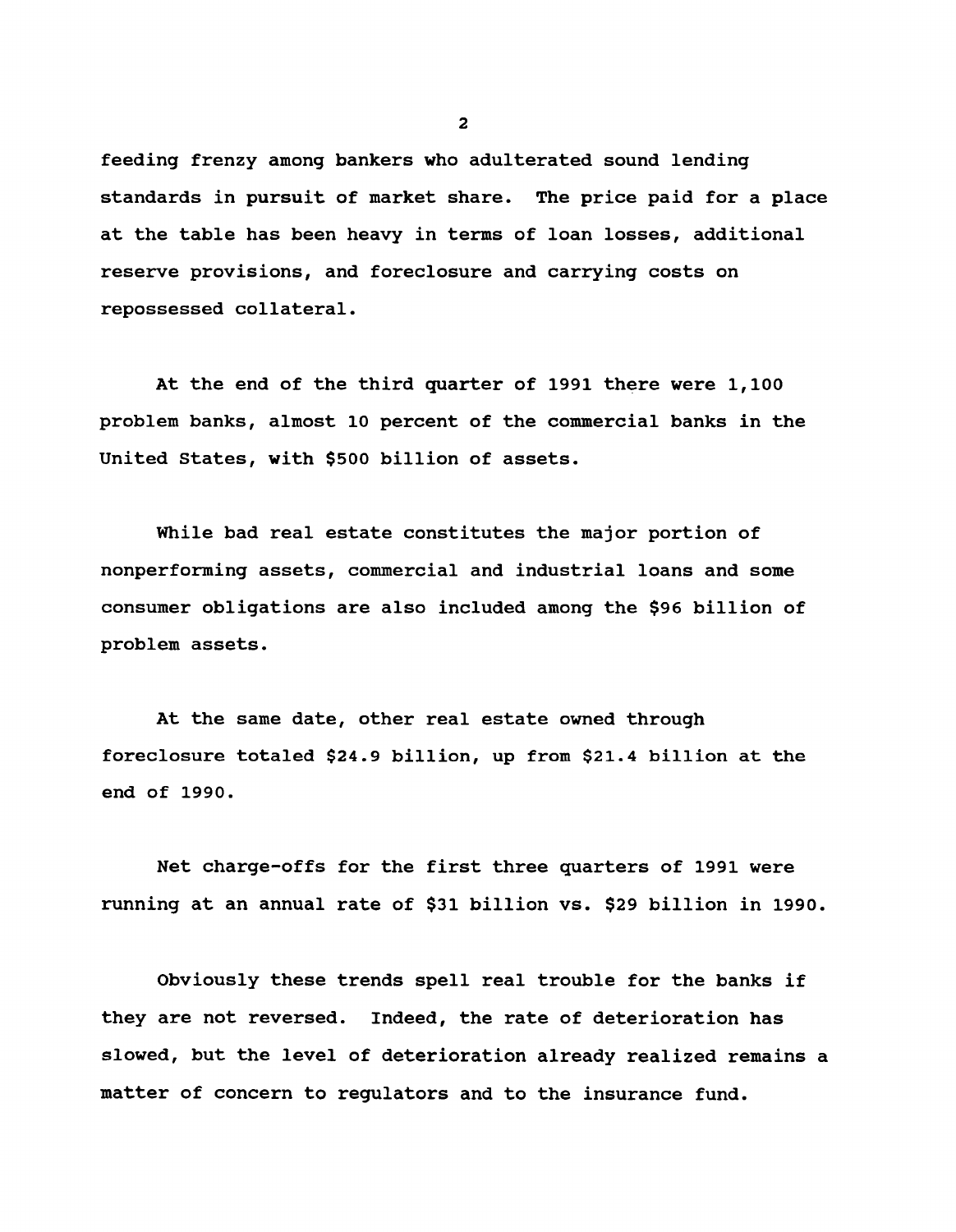**Having recited that litany of gloomy statistics, I hasten to add that by no stretch of the imagination should we extrapolate those numbers to the whole industry. The overwhelming majority of banks are healthy. Many banks are more profitable today than they have been in many years. During the first nine months of 1991 almost 5,600 banks or 46 percent of the industry had returns on average assets in excess of one percent. That is the highest percentage since 1983. It is good performance in any year, and in 1991 it was very good indeed.**

**Obviously small banks constitute the majority of these high performance banks, but there are a number of larger banks with better earnings as well. It is interesting to note that during the first half of the Eighties only one bank larger than \$10 billion reported an ROA for a full year of better than one percent. During the most recent two years, more than a dozen large banks have earned a better than one percent ROA.**

**In fact, during the years since 1988 more banks have had returns on assets better than one percent than in any other year in the last two decades. Those numbers reflect improvement in earnings performance of many large banks as well as smaller institutions.**

**Although 1991 was a very tough year, the industry earned almost \$15 billion in the first nine months, or nearly \$20 billion on an annualized basis, compared with \$16.6 billion for the full year 1990. Projecting the results for the first nine**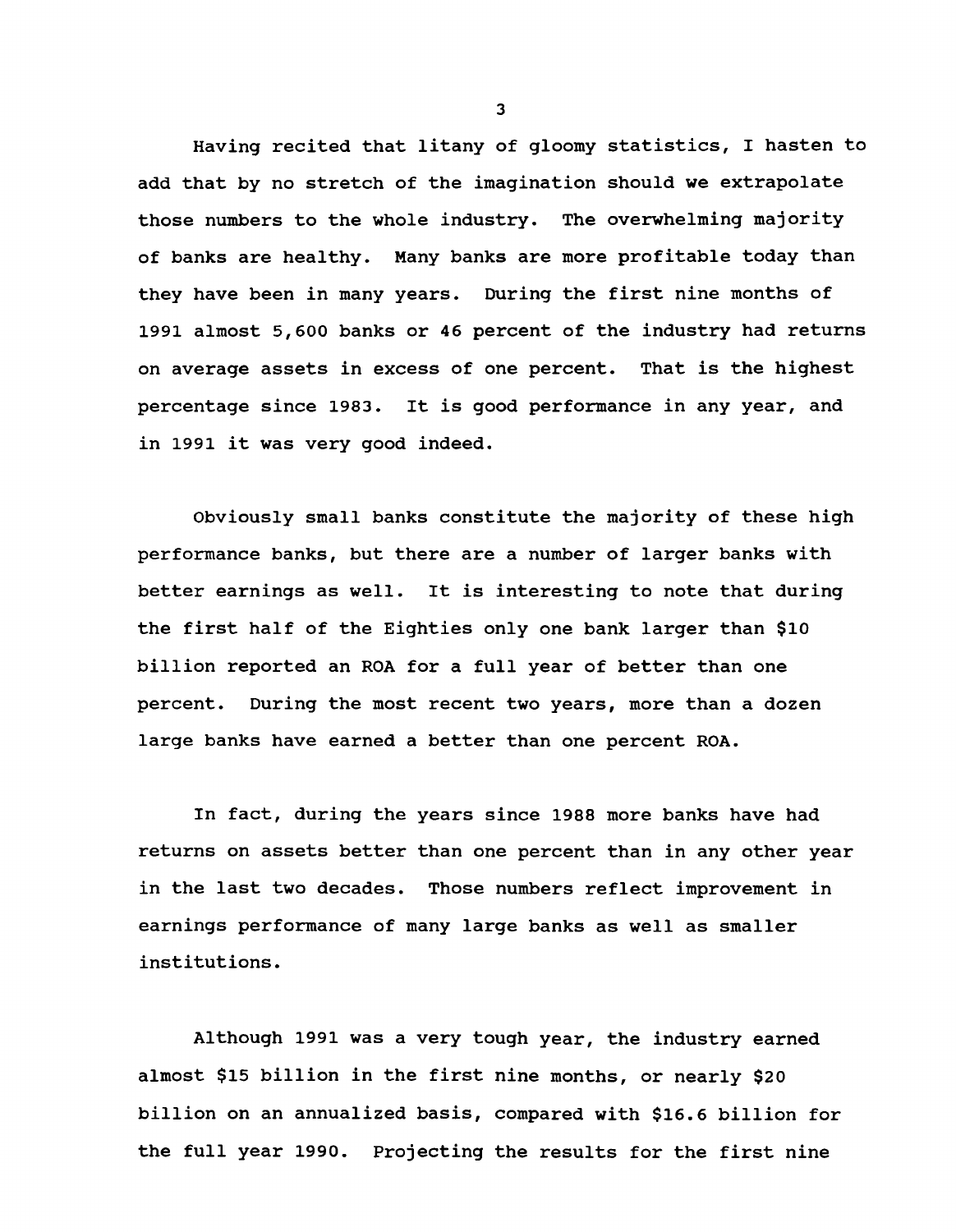**months to the full year 1991, it looks as though the industry return on assets may have improved by as much as 10 basis points to about .60 and the return on equity one full percentage point to about 8.7. Those figures are certainly not wonderful, but neither do they represent an industry in a state of collapse.**

**Capital has become a focus of Congressional attention as attested to by the recent legislation and regulatory attention as the Basle risk-based capital standards are being phased in. On this front the industry has made real progress. Again, using third quarter 1991 figures — the latest we have — the industry had an equity to total assets ratio of 6.7 percent compared with 6.0 percent at the end of 1987. And I might add that that is the highest level for that ratio in at least 20 years.**

**In reference to the new risk-based capital standards, which become fully effective at the end of 1992, more than 96 percent of all banks currently meet those year-end standards. And, actually, they have capital in excess of minimum standards of about \$70 billion. The two-tiered Basle capital standards require a minimum of 8 percent capital on a risk-weighted basis. In fact, the U.S. industry average at the end of the third quarter of 1991 was 10.7 percent.**

**But, let's not forget there are still some problems out there. Banks which do not meet the Basle standards have about \$325 billion of assets or about 9 percent of the industry, and a few very large banks account for most of those assets.**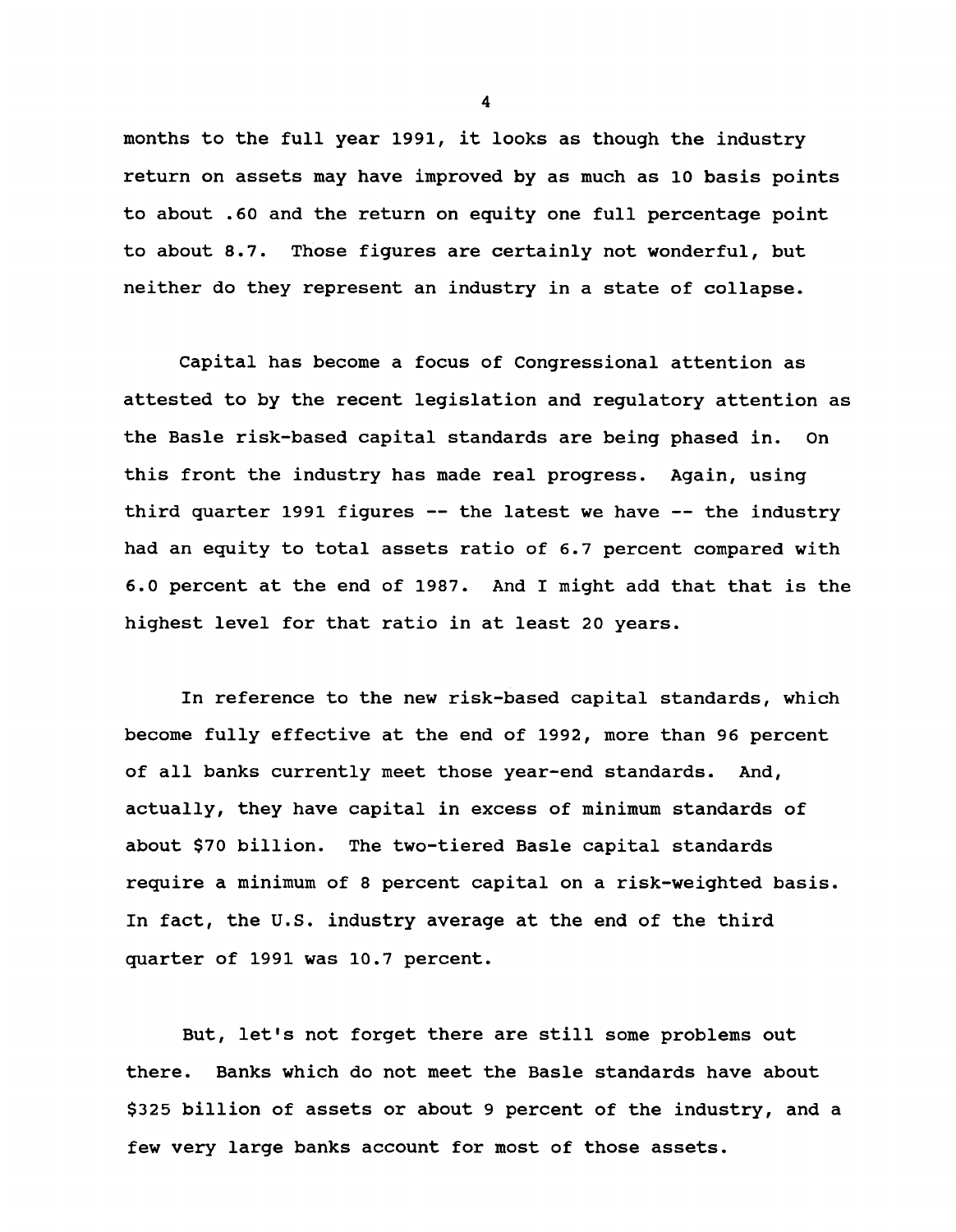**We are not out of the woods yet. This will be another year marked by the failure of a rather large number of banks. Preliminary figures for 1991 show that 127 commercial banks with more than \$63 billion assets failed. Conceivably 1992 might record similar numbers. That means that the FDIC will continue to incur heavy costs to resolve failed banks. Some estimate those costs could be as high as \$15-25 billion in the next two years. Chairman Taylor of the FDIC has already indicated that those circumstances might require a further increase in insurance premiums which would be another blow to bank earnings just at a time when margins have widened and the general outlook has somewhat improved. A return to more vigorous growth in the macro economy and some firming of values in the real estate sector would help, but it is too early in the game to predict that outcome with any certainty.**

**On the whole, for those banks not struggling with massive nonperforming asset problems, the earnings outlook is quite favorable. Net interest margins have improved materially. The cost of funds has dropped far more than rates earned on assets, and the cut-throat competition that accompanied the aggressive pursuit of market share in the booming Eighties has diminished. Also, markets tend toward strong participants. Not only have the capital markets reopened to banks with high asset quality, but customers prefer to deal with someone they expect to be around for a while and in a position to meet their needs so strong banks will tend to reap the harvest of public concern about the health of weaker ones.**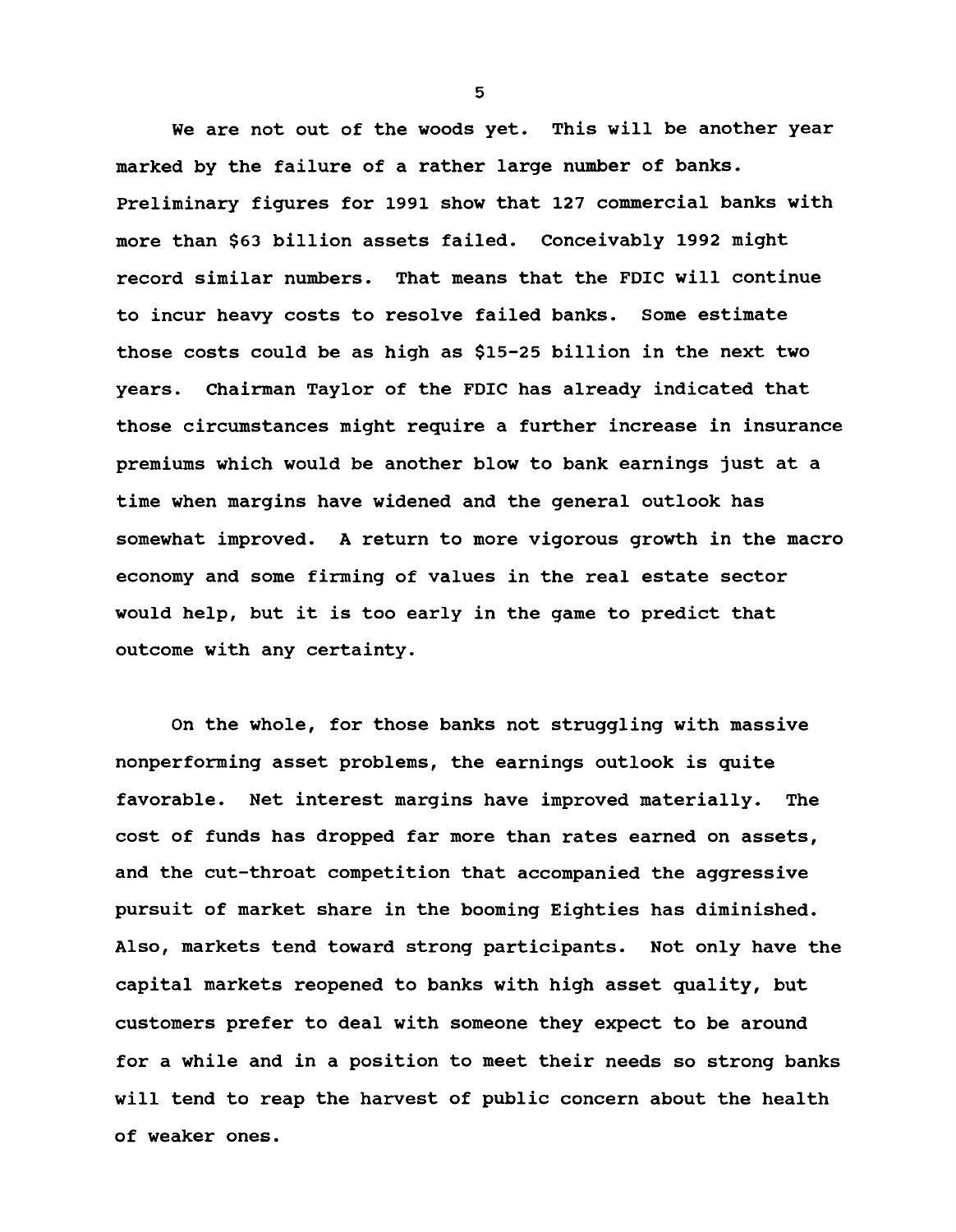**Bankers have also put their overweight institutions on strict regimens to slim them down. In the 21 months from January 1990 to September 1991, banks reduced staff by 2.6 percent or 40,000 jobs. And more of the same is in store in 1992. In fact, the pace of cost-cutting, largely through staff reductions, will probably accelerate in the next 12-24 months. Out-sourcing of services, particularly data processing and back-office operations, is too new to evaluate accurately as yet, but there are high hopes for further cost saving in that direction.**

**One major opportunity for improved earnings is inherent in the wave of intra-market bank consolidation which I expect to be a major characteristic of banking in the United States in the 1990's. The elimination of redundant facilities and personnel could materially improve operating efficiency and adjust the level of competition to the actual requirements of the market. Curiously, the industry's record in achieving economies from these kinds of mergers has been disappointing. Management determination to realize savings and materially improve earnings as fervently expressed to regulators and analysts before a merger has often moderated in the afterglow of consummation. The sometimes apparently ruthless staff reductions and branch closings which may be required to realize the expected benefits are relatively easy to rationalize away, and heartrendingly difficult to execute.**

**The winners in the 90's will be the tough-guy managers and directors who are willing to stick to pre-merger plans and cut**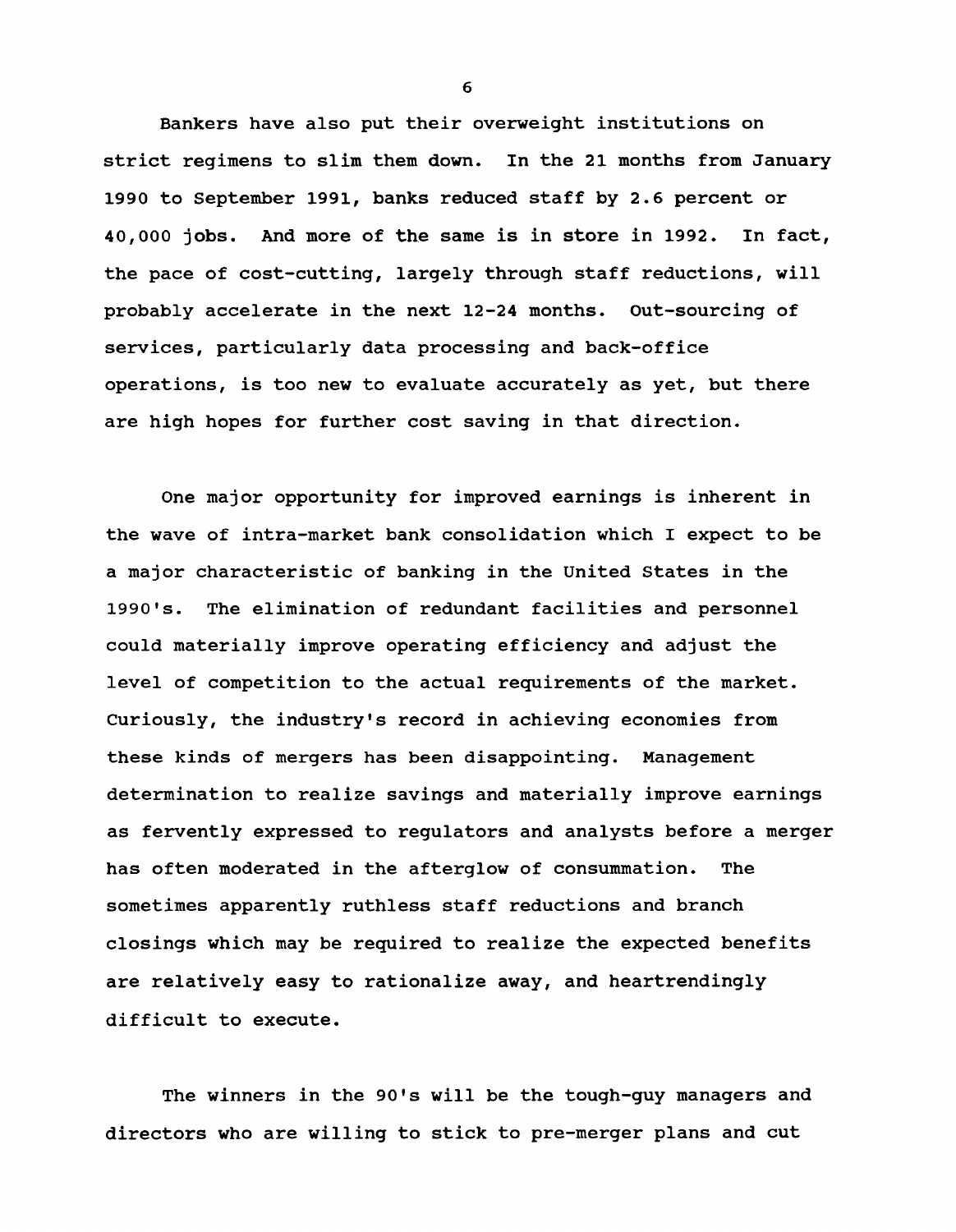**the fat. The results will be ample reward. Eager capital markets will embrace new issues from aggressively managed institutions, shareholders will rejoice with the improved results and rating agencies will look favorably on upward revisions of credit ratings. The losers will be the fainthearted who have lifted expectations with rosy projections but have not had the courage to make them happen. This is a hard-ball game and its not fun to play, but the winners will be the real leaders of a revitalized industry.**

**As you know, the Federal Reserve Board has approved some mega-mergers recently which can be models for industry consolidation. The Chemical-Manufacturers Hanover merger is an example of an intra-market consolidation in a contained geographic area with little market concentration but many opportunities for cost reductions. The NCNB-C&S/Sovran deal has less overlap of facilities, but will still offer significant opportunities for enhanced earnings. The pending Bank of America-Security Pacific merger also involves a much bigger geographic area, but because of the extensive branch systems of both banks there is considerable overlap and cost elimination opportunity. Since 1985 alone 136 banks over \$1 billion in size have been merged or affiliated with other institutions, and the trend will undoubtedly continue.**

**But make no mistake, the opportunity for intra-market consolidation and subsequent earnings enhancement is not just for big banks. Small and medium-sized banks in urban, suburban, and**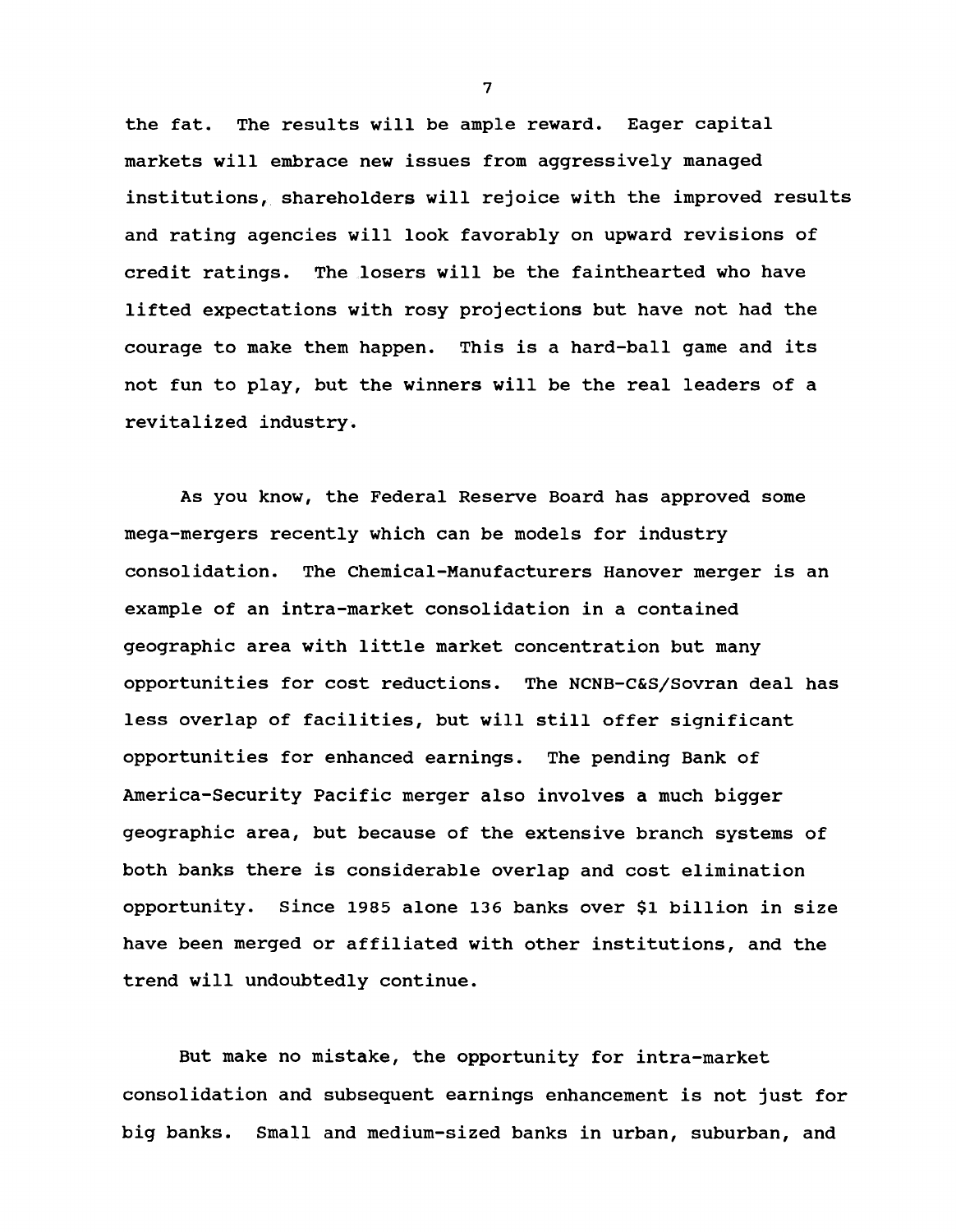**rural areas should move in the same direction. The earnings improvement opportunities for two \$100 million banks in the same market are relatively as attractive as for giant money market institutions. The cry should be ''come on in the water is fine!" There will be more of these moves in the future and I predict that the opportunities presented will not be ignored. Managers and directors will be tough and demanding and get all or most of the savings they saw in advance. It will be the beginning of a new era in banking — an era in which management emphasis will be on asset quality, market segmentation, tight expense control and strong capitalization.**

**In order to look ahead intelligently to the future of banking in a changing regulatory environment, it is important that we understand one of the dominant phenomena in the current environment. The famous, or infamous, credit crunch has been a subject of controversy and concern for nearly two years. It has been coincident with the lapse of the economy into recession and its subsequent sluggish recovery. Indeed, Chairman Greenspan has suggested that the credit crunch has been a major inhibiting factor in the recovery process.**

**The classic definition of a credit crunch is a situation in which credit demand far outstrips the ability of the financial system to accommodate it. That is not what we are experiencing today. This credit crunch is more a psychologically induced** condition than it is a function of supply and demand. Banks,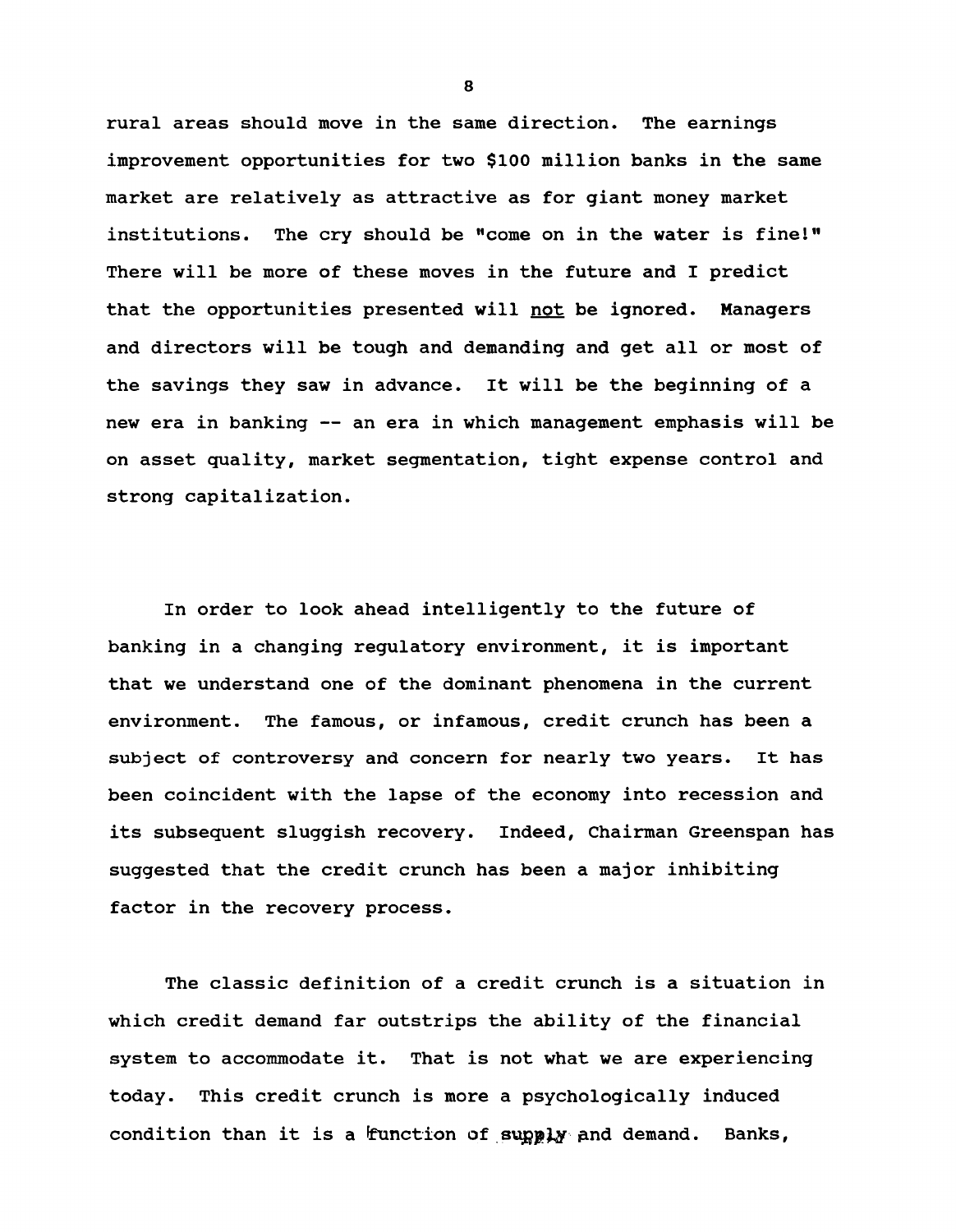**adjusting to recent loss experience, new capital requirements and tougher examination standards, have been busy tightening credit standards, collecting problem loans, raising new capital or adjusting balance sheets to improve capital ratios. Recent experience with commercial real estate loan defaults has prompted some banks to exit that market entirely, and other loan categories having higher risk are being de-emphasized. Some bankers have retreated to the sidelines to wait out a more vigorous recovery and particularly more stability in real estate markets.**

**Consumers, badly shaken by the rise in unemployment statistics and almost daily media stories about corporate restructurings and accompanying job losses, have used available resources to reduce debt and are avoiding new commitments for cars, big ticket appliances and real estate purchases.**

**Businesses, many of which are still struggling under a heavy burden of debt incurred during the high-flying Eighties, are working down debt positions and postponing new investment in plant and equipment until they perceive real growth in the economy and a return of product demand.**

**In a word, ladies and gentlemen, confidence. A diminution of banker confidence has made banks less eager to lend. And depressed consumer and business confidence has resulted in slack demand. Put them all together and they spell credit crunch.**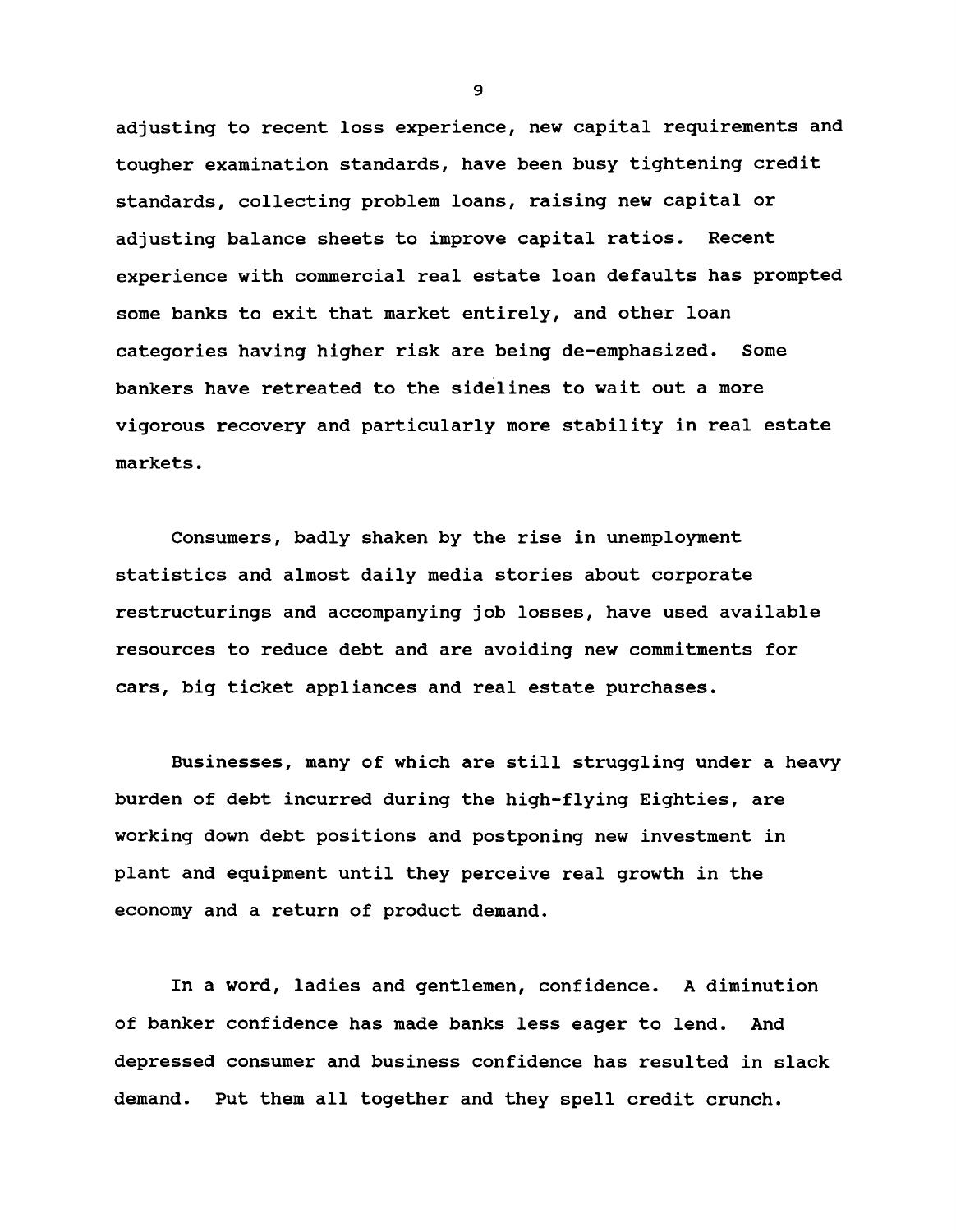**What to do? One wag has suggested we retain a behavioral psychologist to suggest ways to influence people's attitudes and alter behavior. But, before we bring in a shrink, we are participating with the other agencies in taking some discrete steps to promote availability of credit for qualified borrowers and ease pressure on real estate loans consistent with prudent supervision.**

**We have reminded examiners that the current market value of real estate collateral should not be the only criterion for assessing the quality of a loan. They should also consider normalized levels of cash flow, financial condition of the borrower, and other relevant factors.**

**Traditionally bankers cooperate with troubled customers to try to work out slow loans. Even banks with capital problems or in the process of working down loan concentrations should not abandon customers with soluble problems. We urge examiners and their supervisors to emphasize these points in their meetings with bank managers and directors.**

**Other areas under review as I speak include proper capital recognition of intangibles arising from purchase of mortgageservicing rights and credit card loan portfolios. We are also considering changes in the definition of a "highly leveraged transaction" and the possible phasing out of the reporting requirement for these items on the call report.**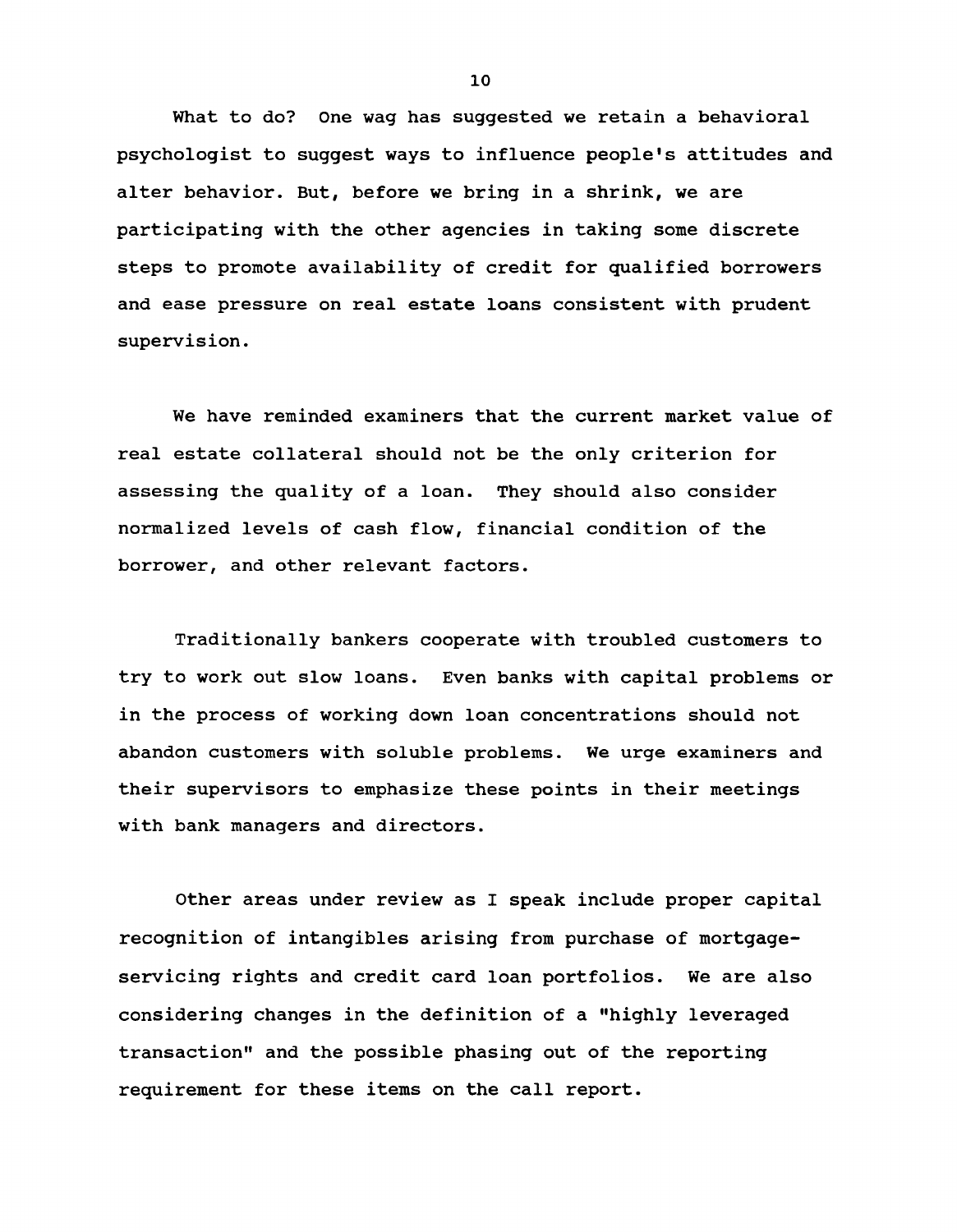**The sum of these moves is to emphasize to examiners the importance of balanced evaluation techniques and to bankers the importance of continuing to make credit available to qualified borrowers.**

**The Federal Deposit Insurance Corporation Improvement Act of 1991 was a deep disappointment to those of us who worked hard to support the Treasury proposals for a significant restructuring of the U.S. financial system. In the context of perceived weakness in the banking system, scandals involving BCCI and Salomon Brothers, and intense lobbying by various special interest groups, Congress focused on refinancing the Bank Insurance Fund and tightening regulatory restraints. Much needed proposals for scrapping the obsolete Glass-Steagall Act, allowing closer ties between insurance companies and banks, permitting branch banking across state lines, and restructuring the federal regulatory apparatus were finally ignored. The resulting legislation not only tightens regulation of banks but it imposes additional reporting and compliance burdens as well. And to implement the legislation will increase the cost of supervision for all of the regulatory agencies.**

**I will mention a few of the requirements of the new law which affect most banks.**

**— All banks must have a full-scope, on-site examination at least once each year.**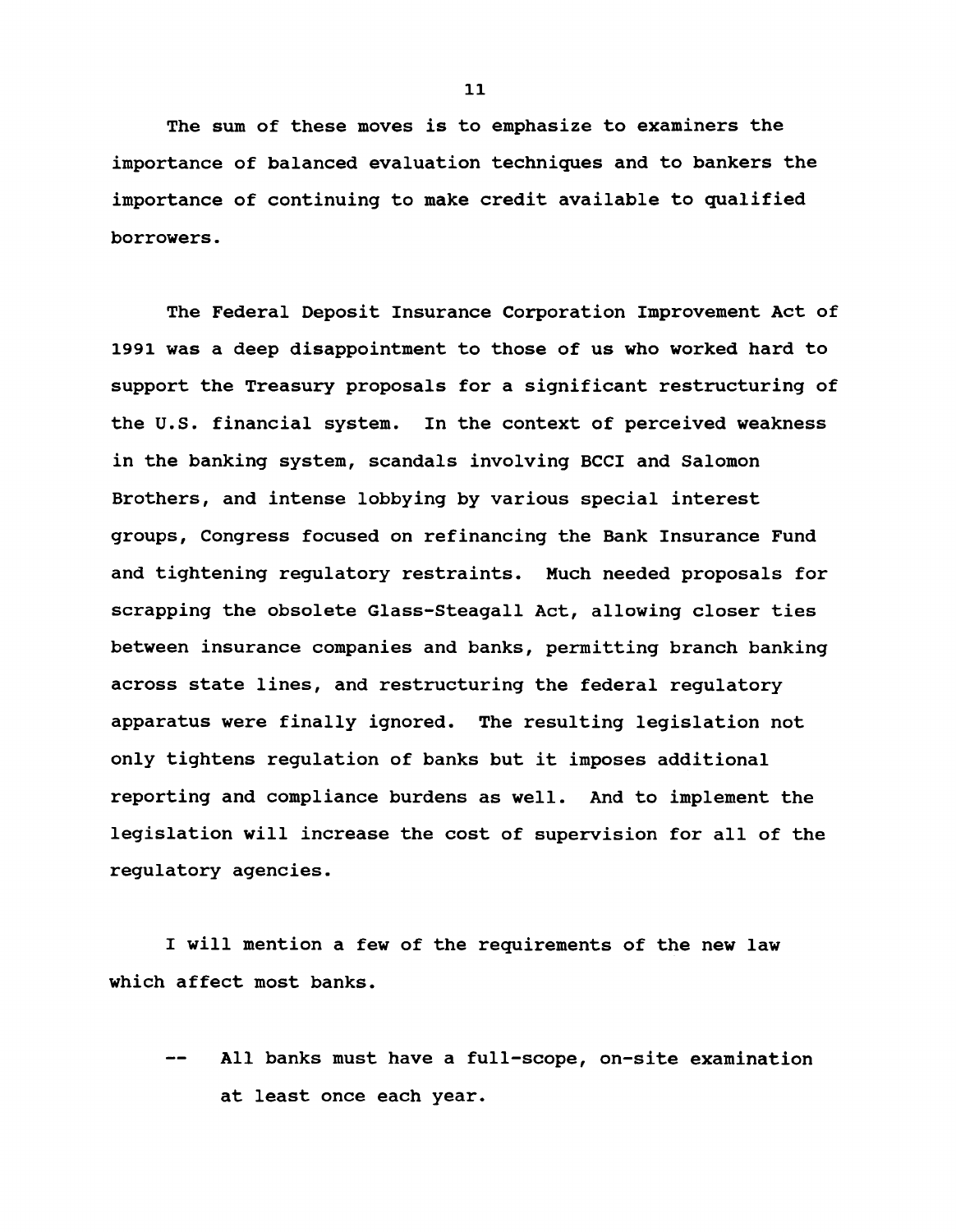- **A system of early intervention and prompt corrective action designed to prevent bank failures was adopted. Five specific levels of capitalization are identified and specific mandatory and discretionary corrective actions are associated with each. In implementing this section, federal regulators are charged with defining the appropriate level of capital at each level. The objective here is to provide a due process framework for intervention and specific authority for regulators to impose corrective measures of progressive severity.**
- **Annual audits for all banks with assets in excess of \$150 million are required. For subsidiary banks in a holding company the requirement is fulfilled by an audit of the parent. As it is, by 1990, 95 percent of all banks over \$150 million assets met the requirement.**
- **State-chartered federally insured bank powers are limited to those permitted to national banks unless they are adequately capitalized and FDIC determines that the activity does not constitute a significant risk to the insurance fund.**
- **Regulators must develop uniform regulations regarding the standards to be used by banks in real estate lending.**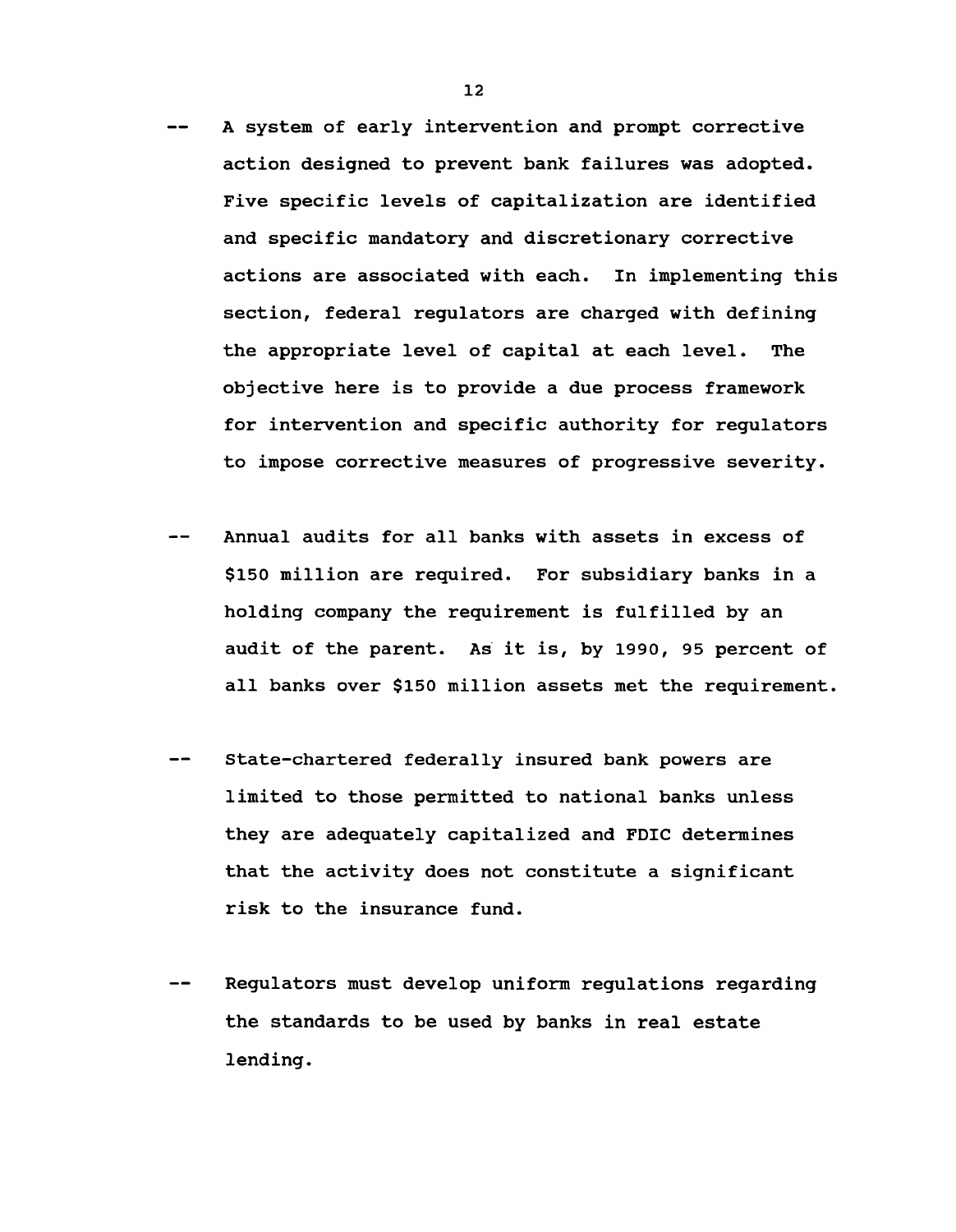- **The aggregate of all loans to insiders by a bank, including officers, directors and shareholders and their related interests, may not exceed unimpaired capital and surplus.**
- **The regulators must adopt specific regulations establishing standards for banks' internal controls, information systems, internal audit, asset growth, excessive compensation, and other factors.**

**In addition, Congress has limited the Federal Reserve's ability to lend on an extended basis to troubled institutions. "Too big to fail" has been addressed tangentially by imposing a least-cost resolution requirement on the FDIC and shifting a "too-big-to-fail" determination to a formal action of the FDIC, Board of Governors, Secretary of the Treasury, and The President. The real hooker in this one is that, if such a course of action is pursued, any additional costs resulting will be recovered by a special assessment on the banks.**

**I could go on, but I think that gives you the flavor, and I suspect the flavor is bitter for many of you. In a sense the failure of this legislation to address basic needs of the industry is a failure of the industry itself. Bankers have always had difficulty among themselves in reaching consensus, although the ABA's bank leadership conferences have made some real progress in that direction. But when it comes to what is good for them, bankers fall into a multitude of common interest**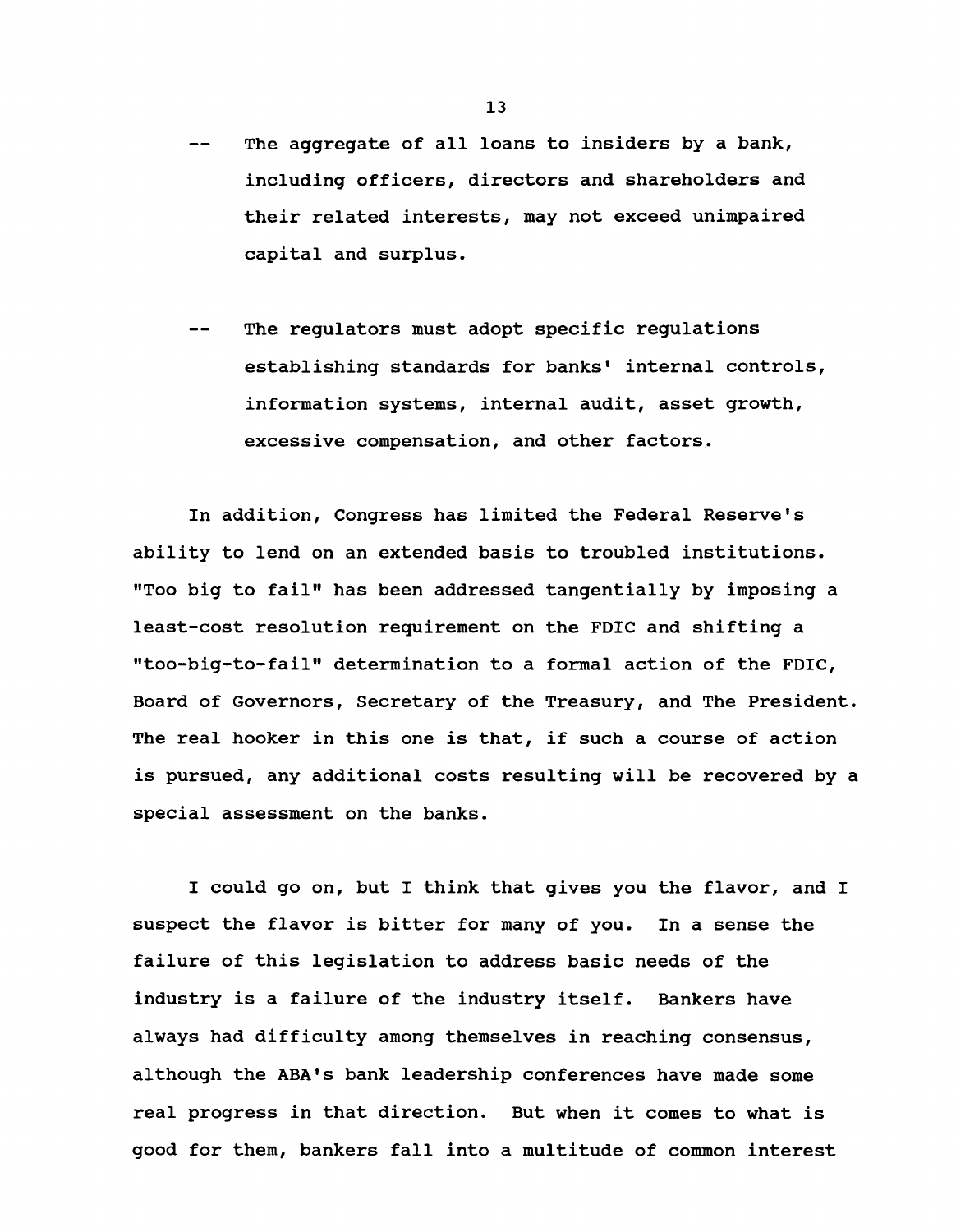**groups among which there is almost universal disagreement. The special interest groups which lobby against the interests of the banks, on the other hand, each have a single purpose. As a result, Congress finds itself in the middle of a cacophony of diverse pleas. At the end of the day Congress throws up its hands and does its own thing with the kind of result I have just described.**

**Finally, I would like to address briefly the role of directors in this changing world of commercial banking.**

**You bank directors carry a heavy responsibility and accountability. The shareholders who elect you delegate to you their authority to oversee management in the interest of protecting and enhancing their investment. If you fall short in carrying out that trust, they should throw you out, just as you would throw out a management which failed to meet its obligations. Sadly enough, shareholders for the most part are a widely diversified mass of individuals — passive investors often investing through a third party money manager or other institutional intermediary. They are simply not organized to storm the annual meeting and dismiss the board.**

**I am sure that fact is a source of comfort to some, but it should also constitute a sober underscoring of director responsibility. For bank directors responsibility and accountability are also owed in two other directions which are sometimes less obvious. The first of those is to regulators and**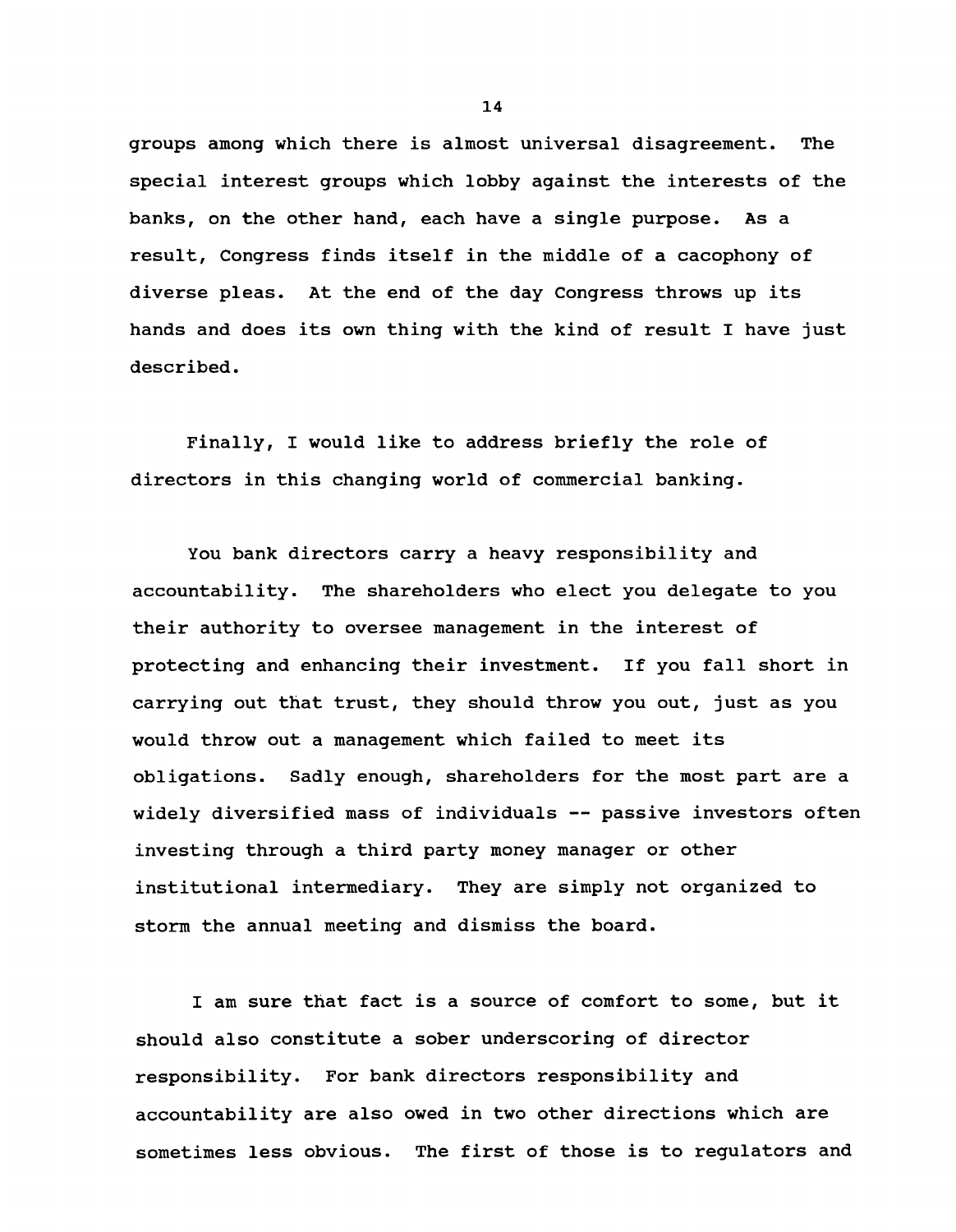**supervisors, for it is the responsibility of directors to oversee management's compliance with federal and state laws and regulations and that management conducts the affairs of the bank in a safe and sound fashion. The second is less obvious. It is the responsibility both management and directors have to depositors to use their money in a prudent fashion.**

**One of the most painful lessons of the last decade is that a headlong pursuit of rapid growth or greatly expanded market share is fraught with danger. Rapid growth in the loan portfolio in a competitive marketplace is often bought by making loan terms more attractive than those offered by competitors. Proceeding down that slippery slope usually involves cutting prices below measured risk or lending more than the collateral or cash flow will support. The experience of banks in the commercial real estate market in recent years is a perfect case in point.**

**Rapid growth through branch expansion or bank acquisitions is equally treacherous. In a highly competitive atmosphere it is all too easy to be persuaded that market expectations justify aggressive branching or that better earnings opportunities justify paying too much for another bank. Again, recent history provides many examples, the largest and most tragic being the Bank of New England failure last year. Steady growth with capital and reserves keeping pace with risk taking always provides the winners as in the fable of the hare and the tortoise.**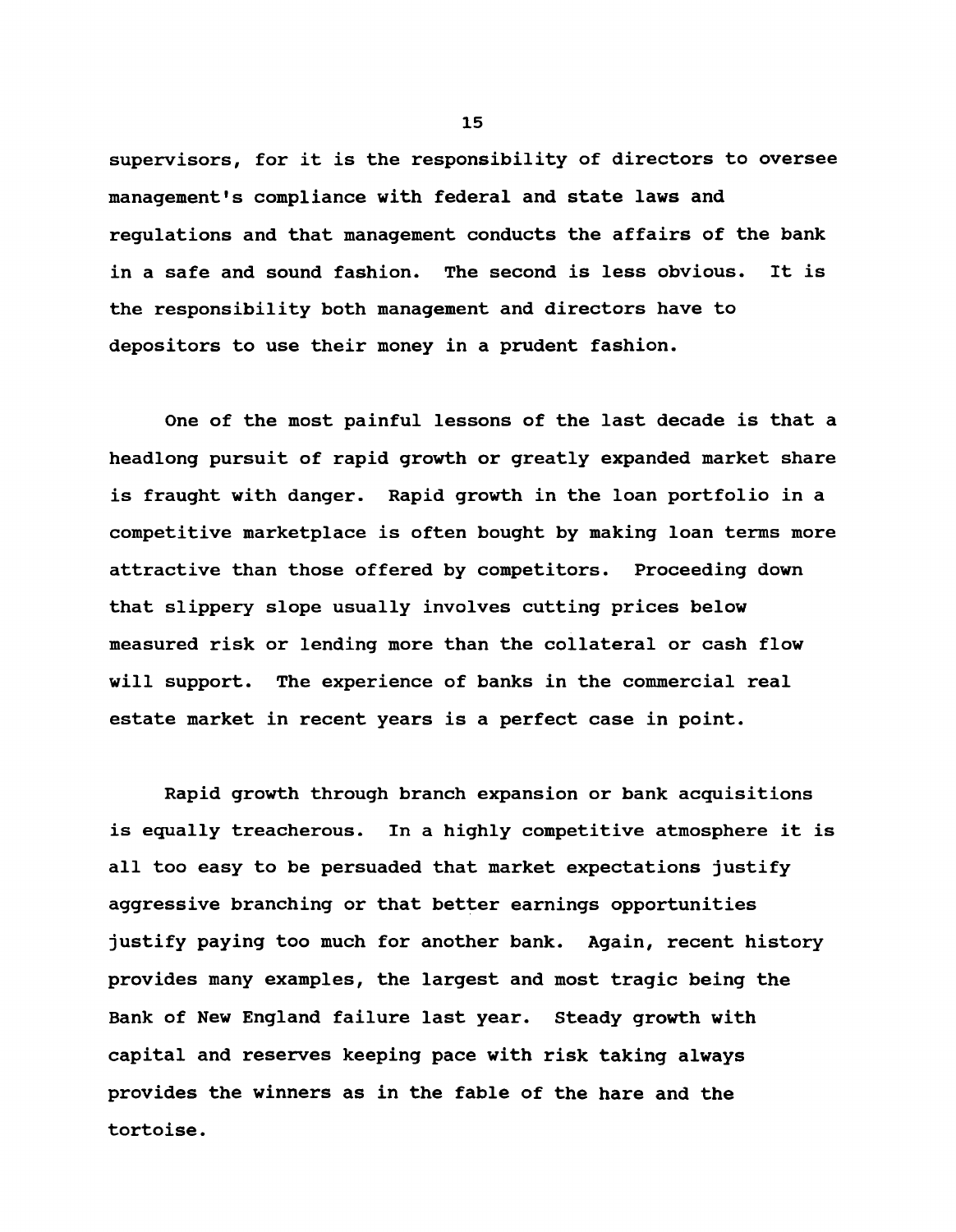**As directors, you can and should be the balancing mechanism. In order to fulfill that role you have to be willing to say "no" even to management's most enthusiastically presented plan if in your objective judgment it is wrong. It is not easy to say no to the person who nominated you to the board in the first place, but remember it is the shareholders who elected you and it is to their interests you owe your first allegiance. You are, by definition, outside directors. That means you are not the captives of the manager even though he may be your best friend.**

**A well constructed board of directors for a bank will bring together persons of diverse background and experience from many fields of endeavor. It is that diversity which brings strength, but only if the directors are heard and if they express their opinions openly and freely. If your board does not provide an atmosphere in which you feel you can participate in that fashion you will find it difficult to discharge your responsibilities fully and may want to consider resigning.**

**Perhaps the key role of directors is to evaluate as well as advise management. The designation of senior officers, particularly the CEO, is the responsibility of the board. That means you must pick carefully, you must objectively review and evaluate performance against established standards, and you must be willing to cut your losses if you have made a mistake by dismissing anyone who has failed to meet those standards. The days when an officership in a bank was a sinecure are long gone even for the chairman of the board. The demands of a competitive**